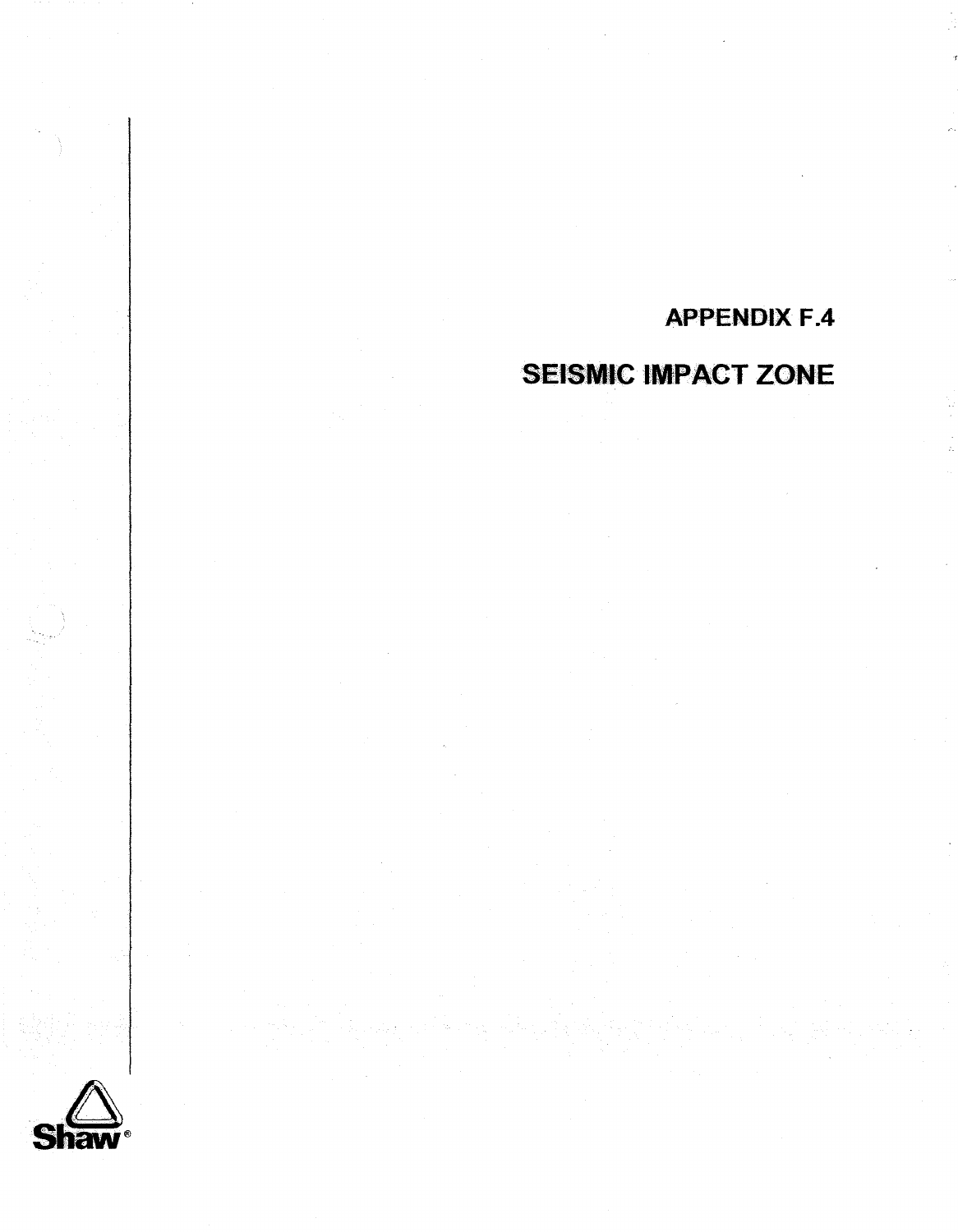Project Name = Veolia E.S. Zion Landfill - Site 2 East Expansion

Conterminous 48 States 2002 Data Hazard Curve for PGA Latitude =  $42.4800$ Longitude  $= -87.8700$ Data are based on a 0.05 deg grid spacing Frequency of Exceedance values less than 1E-4 should be used with caution. Ground Motion Frequency of Exceedance (g) (per year)<br> $0.005$  (1.0322E 0.005 1.0322E-02<br>0.007 7.3669E-03 0.007 7.3669E-03 0.010 5.1723E-03 0.014 3.5229E-03 0.019 2.2891E-03 0.027 1.4286E-03 0.038 8.7317E-04 0.053 5.2699E-04 0.074 3.1821E-04 0.103 1.9326E-04 0.145 1.1613E-04 0.203 7.014E-05 0.284 4.1792E-05 0.397 2.4294E-05 0.556 1.3564E-05 0.778 7.193E-06 1 -090 3.5169E-06 1.520 1.5237E-06 2.130 4.856E-07

Ground Motion Freq. of **Exceed.** Return Pd. **P.E. Exp.** Time (g) (per year) (years) % (years)<br>0.0612 4.2141E-04 2373.0 10.00 250.0 4.2141E-04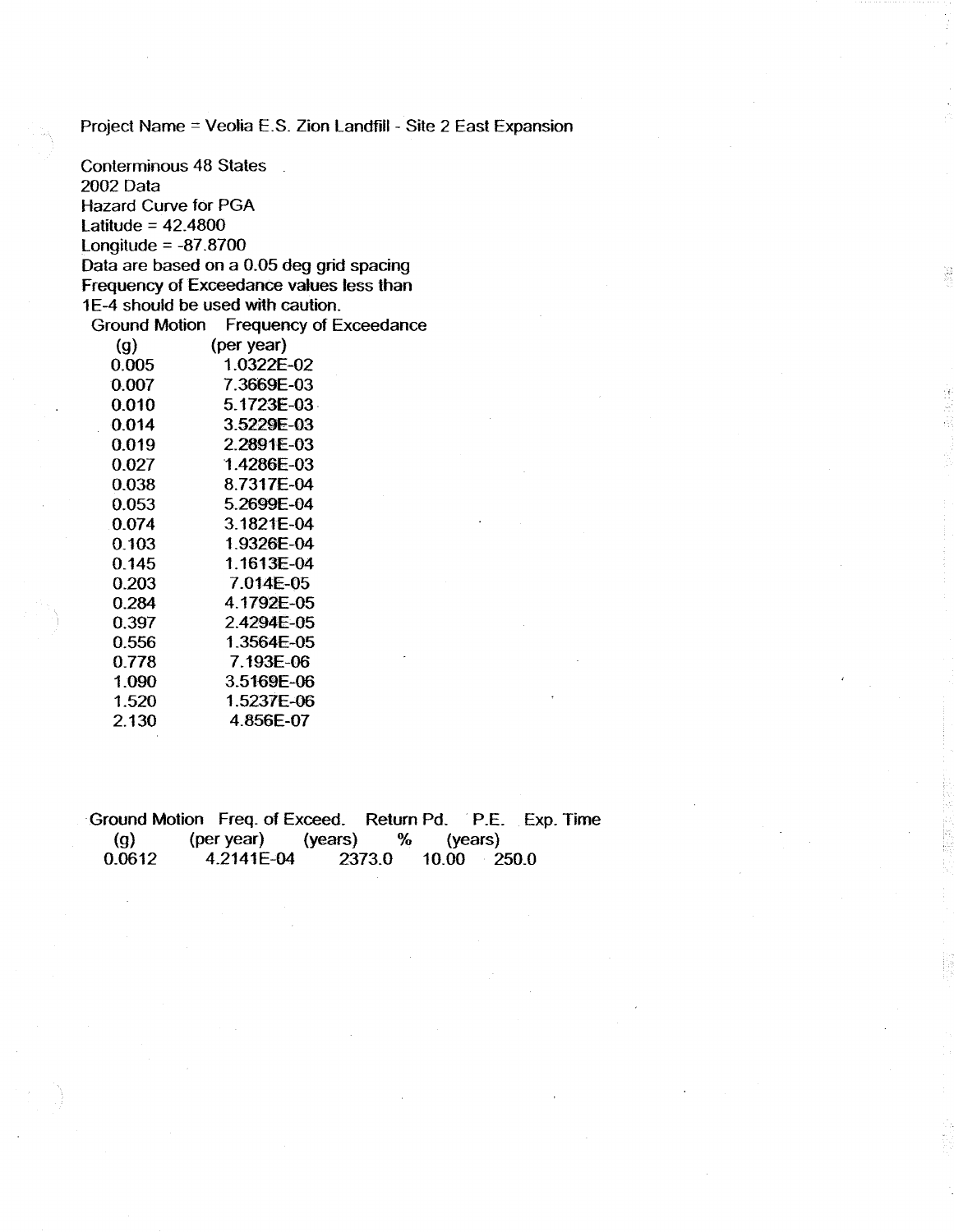

**USGS Home Contact USGS Seardt** USGS

**Earthquake** Hazards Program

# **Seismic Design Values for Buildings**

## **New Earthquake Ground Motion Parameter Java Application**

**Hazard** curves, **uniform** hazard response spedra, and design parameters are available for **sites** in **the 50 s3ates of the United** States, **Puerto Rico** and **the US.** Virgin Isiands. **Additionally, design** parameters **are** avaifabie for **Guam** and **American** Samoa-

We strongly recommend the use of this new application when calculating Ground Motion **Rarameters. The Java Application includes new data sets, allows searching by zip code or** and and longitude, and displays graphs of the calculated information. Any information calculated in this application can also be saved or printed for later use.

To use this appfication, you must have Java **installed- We recommend you** *choose* **Open** or Run instead of saving to your computer so you will automatically receive any updates. If you save this application, please check this page for the latest updates regularly. **Java Ground Motion Parameter Calculator** - **Version 5.0.6 (2-8 MB)** 

Any comments or questions about this application should be sent to Nicolas Luco (nluco@usgs.gov)-

Any questions regarding installation or other technical issues should **be sent** to Eric **Martinez**  (emartinez@usgs.gov).

### **Ground motion parameters available in the new application:**

- **1. USGS Probabiiisk Hazard Cunres (1996** and 2002 **for Ute 48 contermmWs stales. 1998 Alaska, 1998**  Hawaii, 2003 for Puerto Rico and the Virgin Islands)
- 2. **USGS Uniform Hazard response Spectra Cunres (1996** and 2002 **for** the **48 con1emimms states, 1998 Alaska. 1998 Hawaii, 2003 for Puerto Rico and €he Virgin Islands)**
- **3 NEHRP Recommended Provisions for Seismic Regulations for New** Buiidings and **Other Sructures (1997, 2000. and 2003 editions)**
- **4 ASCE 7 Standard,** Minimum **Design Loads** for Buildings **and Other Structures (1998,2002, and 2005 editions)**
- 5 international **Building Code (2000,2003, and 2006 edtttons)**
- **6 htemational Resesrdential Code (2000,2003,2004 supplement, and 2006 edittons)**
- **7 NFPA 5000** &liMing **Construction** and Safety **Code** (2003 **and 2006 editions)**

### **Ground motion maps are now available in PDF format.**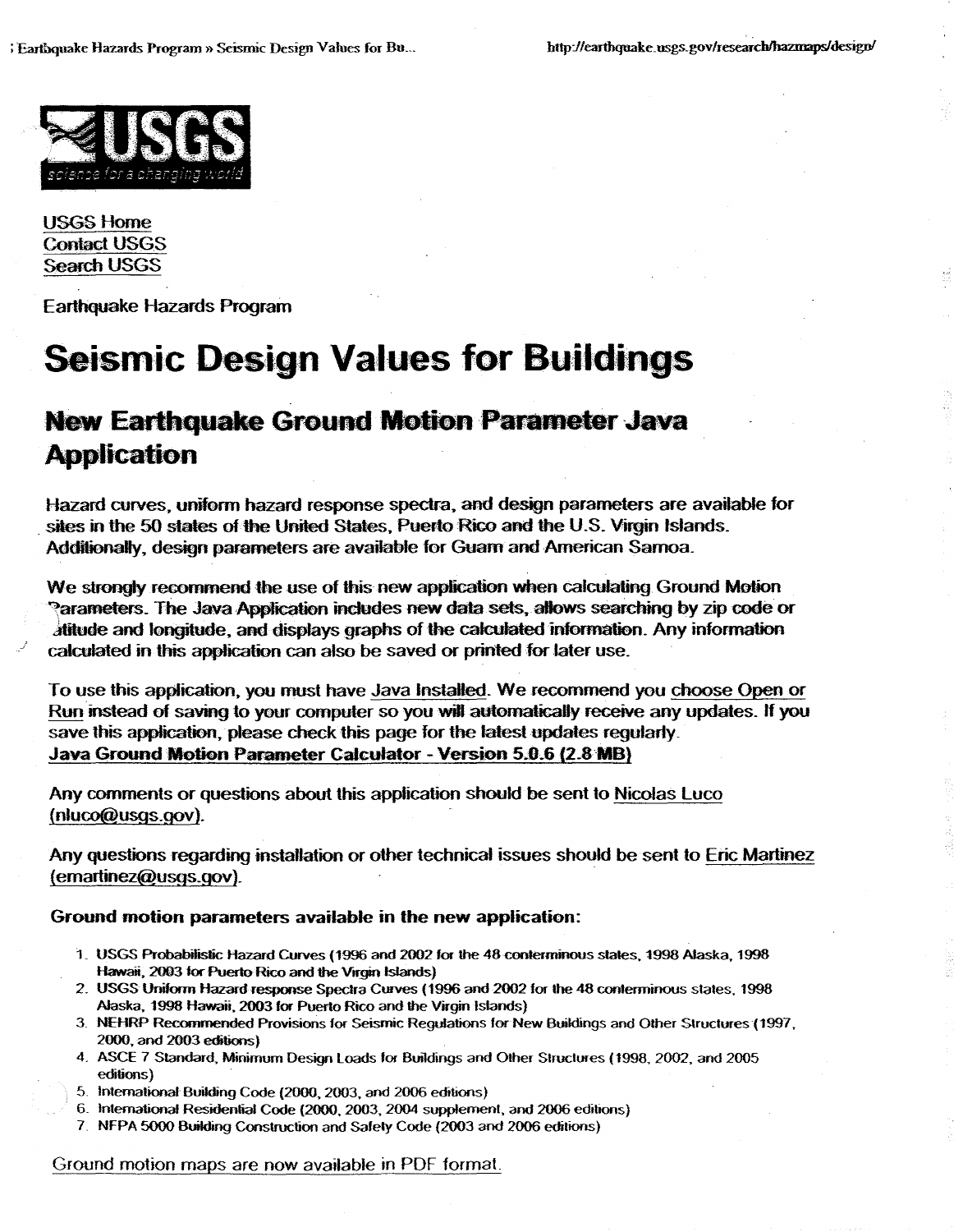*Note:* This *page* **links to a JavafTMf** Application, **which requires tbe hvam** *Rtrntime* **Efivironment** *to be*  **installed** *on your* **machirre in order to run.** This *application also* **requires** *an* **active internet connecfiDn** *to trieve data from our servers.* 

**Steps to install java:** 

**The Java(Th4)** 2 **Runtime Environment is freely available from SUN at** *the* **URL**  http://java.sun.com/j2se/1.5.0/download.jsp

- 1. Follow the URL above
- 2. Click the link titled Download JRE 5.0 Update ... in the middle of the page
- 3. Read and Accept the License Agreement
- 4. Choose the correct platform, download, and install the Java(TM) 2 Runtime Environment, **Standard Edition**
- 5. As with all software, if you are unsure contact your System Administrator with questions

### Web based Seismic Design Value Calculator

**The web based Seismic Design Value Calculator has been available on this site for some time. It is not as up to date as the Java Application described above. The latest editions of the various documents are not included, search by zip code and graphs is also not** available.

**Use the dd Web based Sismic Design Value Catwfator** 

#### **Tround motion parameters available in the old application:**

- **1. USGS Prohbiktii Hazard Curwes (1996 and** 2002 **for the 48 contemtinwts states. 1998 Alaska, and 1998**  tiawaii)
- 2. **USGS Uniform Hazard response Spectra Curves (1996 and 2002 for the 48 conterminous states, 1998** Alaska, **and 1998** Hawaii)
- 3. NEHRP Recommended Provisions for Seismic Regulations for New Buildings and Other Structures (1997 and 2000 editions)
- **4. ASCE 7 Saandard,** Minimum **Design Loads for Buildings and** Other **Structures (9998 and** 2002 **editsons)**
- **5.** btternahml **Elwildkg** *Code* **(2000 and 2003 editions)**
- **6. IntemaBonalReskhM** *Code* **(2000 and** 2003editions)
- 7. **NFPA 5000** Bddhg **Consbudion** *and* **Safety** *Code* **(2003 edition)**

# **NSHM Links**

**NSHM Home** 

**Seismic Hazard Maps** 

**Custom Mapping Analysis Tools** 

**Seismic Design Values for Buildings** 

**Earthquake Hazards 101** 

**roject Information and News** 

**Related Links**